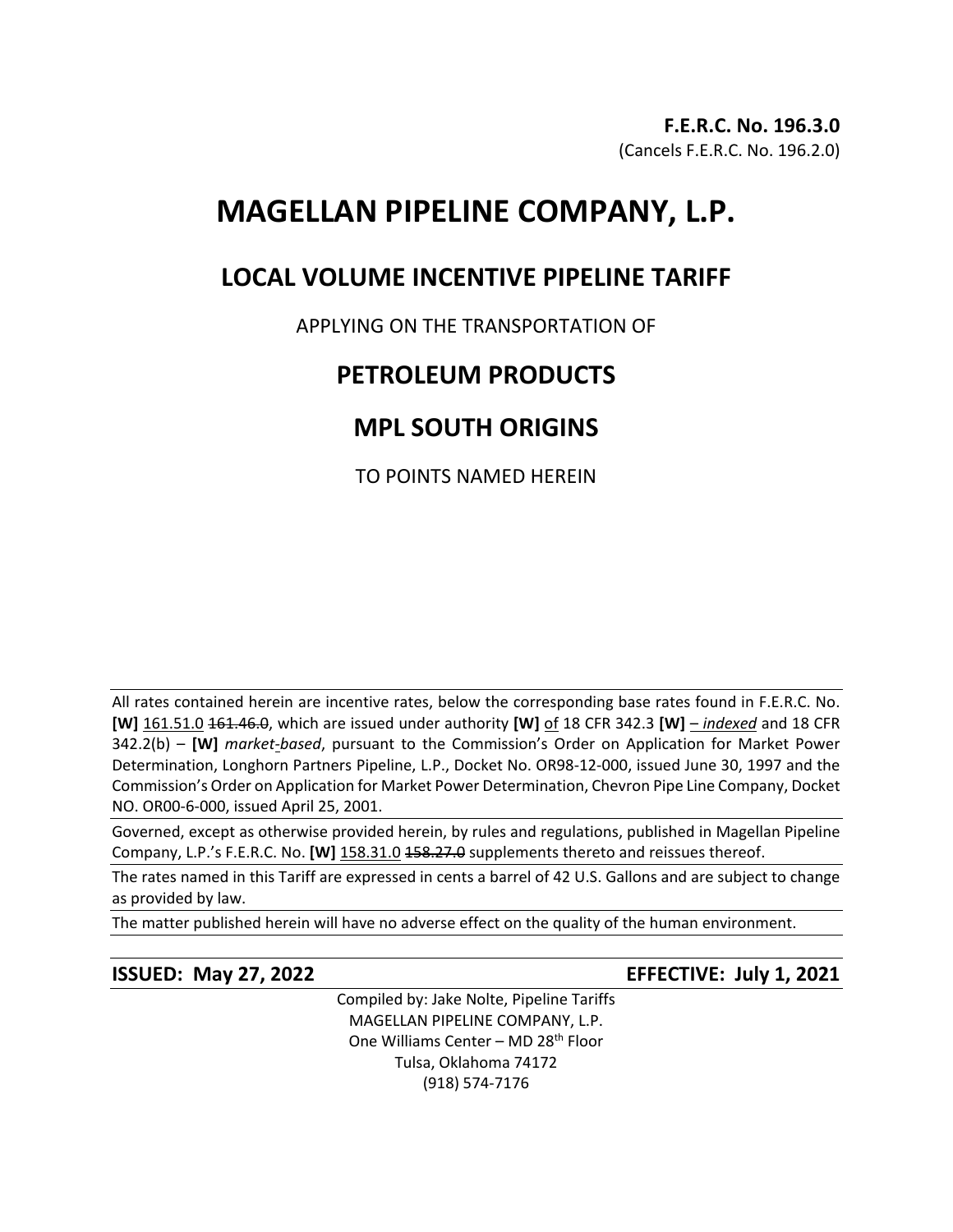### **ITEM NO. 300 15- YEAR VOLUME INCENTIVE PROGRAM**

From: Incentive Origins: [Note 1] Galena Park, TX; East Houston, TX; Pasadena (MVP), TX; and/or Carrier's Origins defined in Item 200, F.E.R.C. No. **[W]** 161.51.0 <del>161.46.0</del> [Note 2], any supplements thereto and reissues thereof.

To: Incentive Destination: Belen Station (Valencia Co.), NM

1. Rates set forth in this item apply to deliveries of Petroleum Products from the Incentive Origins listed above to the single Incentive Destination listed above.

Any Shipper desiring to avail itself of the Incentive Rate, as set forth herein must satisfy all of the following provisions to be a "Participating Shipper"

- Shipper must enter into a prior written "Commitment Contract" with Carrier.
- The "Commitment Term" shall be at least fifteen years (one hundred eighty months), but no longer than the effectiveness of this Item or any successive issues, reissues, amendment thereto, or extensions as provided for in the Commitment Contract. The first (1st) Contract Year of the Commitment Term will begin on the Service Commencement Date defined in the Commitment Contract.

2. In addition to the terms and conditions contained in this item, all applicable rules and regulations in MPL's F.E.R.C. No. **[W]** 158.31.0 158.27.0, supplements thereto and reissues thereof, also apply.

3. The **Total Guaranteed Committed Volume** shall be **38,325,000 barrels over the fifteen-year (180 month) Commitment Term**. In addition to the Total Guaranteed Committed Volume requirement, Carrier must deliver for Participating Shipper a **Minimum Quarterly Volume Requirement of 638,750 barrels**.

4. Qualifying volumes that will apply toward the Total Guaranteed Committed Volume and the Minimum Quarterly Volume Requirement during the Commitment Term shall include:

a. All volumes that are nominated, shipped and ultimately delivered by the Participating Shipper in its own name, as inventory owner, from the Incentive Origins to the single Incentive Destination of Belen Station (Valencia Co.), NM

5. Carrier will invoice the Participating Shipper at the time of shipment and at rates set out in the following tariff publications as applicable: Item 200 or Item 310 of MPL's F.E.R.C. No. **[W]** 161.51.0 161.46.0 or, if applicable, F.E.R.C. No. 195.0.0 and any successive issues, reissues and amendments thereto of these tariff publications. If at the end of any Contract Quarter (as defined in the Commitment Contract), the Participating Shipper has met the Minimum Quarterly Volume Requirement, Carrier will calculate the difference between the rate invoiced and the applicable Incentive Rate defined in paragraph 6 for qualifying volumes (as specified in paragraph 4(a)), and will issue the calculated payment to Participating Shipper. If at the end of any Contract Quarter, the Participating Shipper has not met the Minimum Quarterly Volume Requirement, Carrier will not issue the payment referenced in the immediately preceding sentence to Participating Shipper. No volumes shall be carried forward or backward to meet the Minimum Quarterly Volume Requirement in any other Contract Quarter.